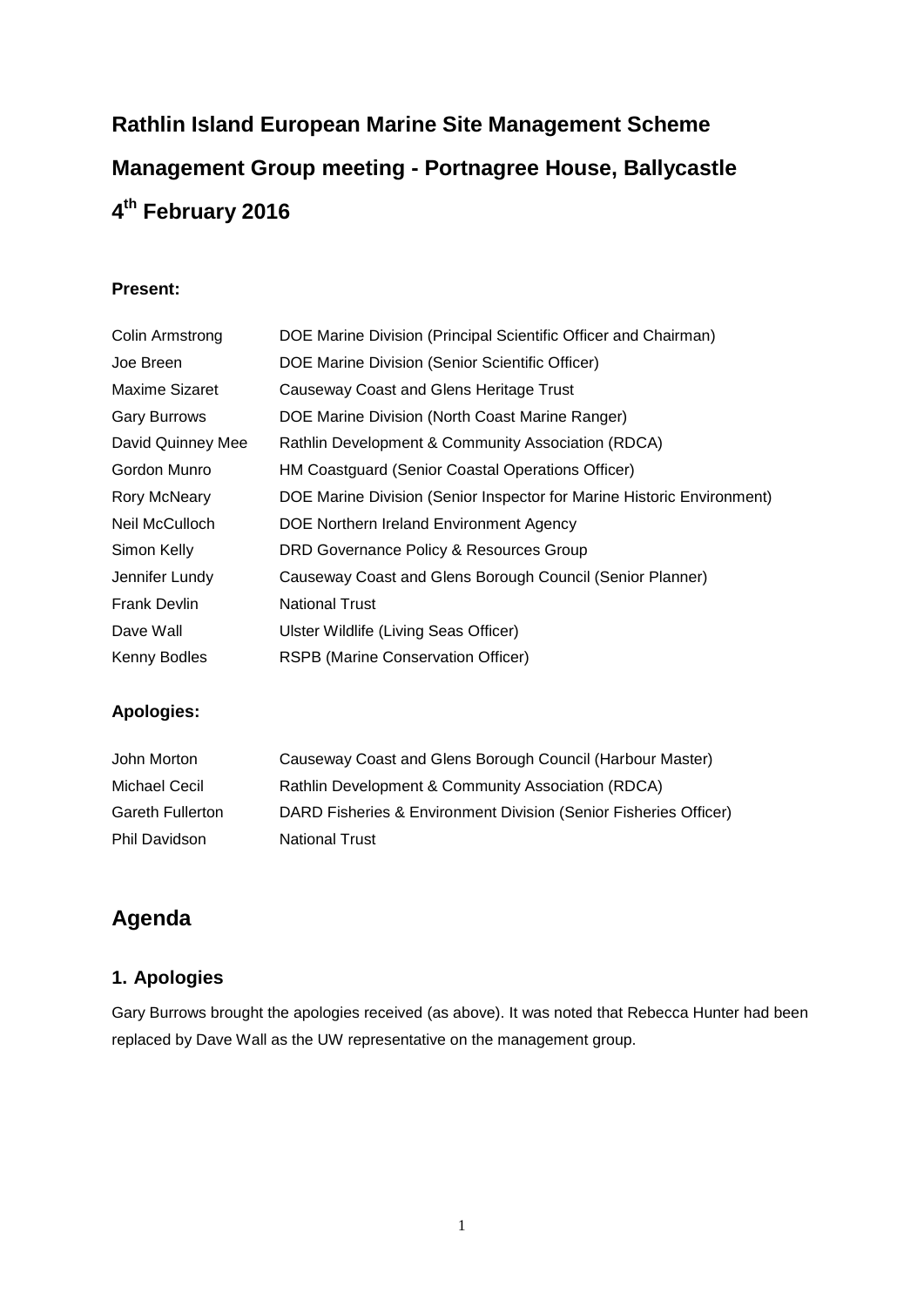## **2. Agree minutes of previous meeting (16th October 2015)**

All members were content with the minutes from the last meeting. Maxime Sizaret (CCGHT) asked for a correction to his job title.

## **3. Matters arising from previous minutes**

Colin Armstrong reviewed progress on the actions from the last meeting. Some actions were discussed as agenda items.

- *RDCA to continue to address any land owner concerns over placement of the new signs. Ongoing,* **addressed under agenda item 4.**
- *Damian Campbell to arrange an internal meeting with NIEA during the following week regarding appropriate representation on the management group.* **Achieved. DOE Marine Division and NIEA held an internal meeting on 6th November 2015.**
- *Neil McCulloch to arrange a meeting between the RSPB, NIEA and DOE Marine Division (after Damian Campbell's meeting with DOE colleagues).* **Achieved. DOE Marine Division and NIEA held an internal meeting on 6th November 2015.**
- *Colin Armstrong (DOE) to arrange an internal meeting with NIEA to discuss an action plan to control rats and ferrets at seabird nesting sites.* **Achieved. DOE Marine Division and NIEA held an internal meeting on 6th November 2015.**
- *Colin Armstrong to produce the basis for this review by the end of November 2015, and to reference any relevant LBAP actions.* **Achieved.**
- *Gary Burrows to circulate a link to the Rathlin Island LBAP to the management group, in advance of publication on the RDCA website.* **Achieved.**
- *RDCA to consider publishing a page on their website, providing islanders with information on the Rathlin Island European Marine Site Management Scheme. No further consideration, action carried forward.*
- *Gary Burrows to arrange the next meeting by the start of February 2016.* **Achieved.**

## **4. Review of the Management Scheme (Colin Armstrong)**

Colin Armstrong explained that DOE wished to take the opportunity review the management actions relating to the Rathlin Island European Marine Site Management Scheme, to assess the progress made and consider whether to retain or remove any actions.

Some management actions were discussed as agenda items.

#### **Management action 1 – Removal of alien species**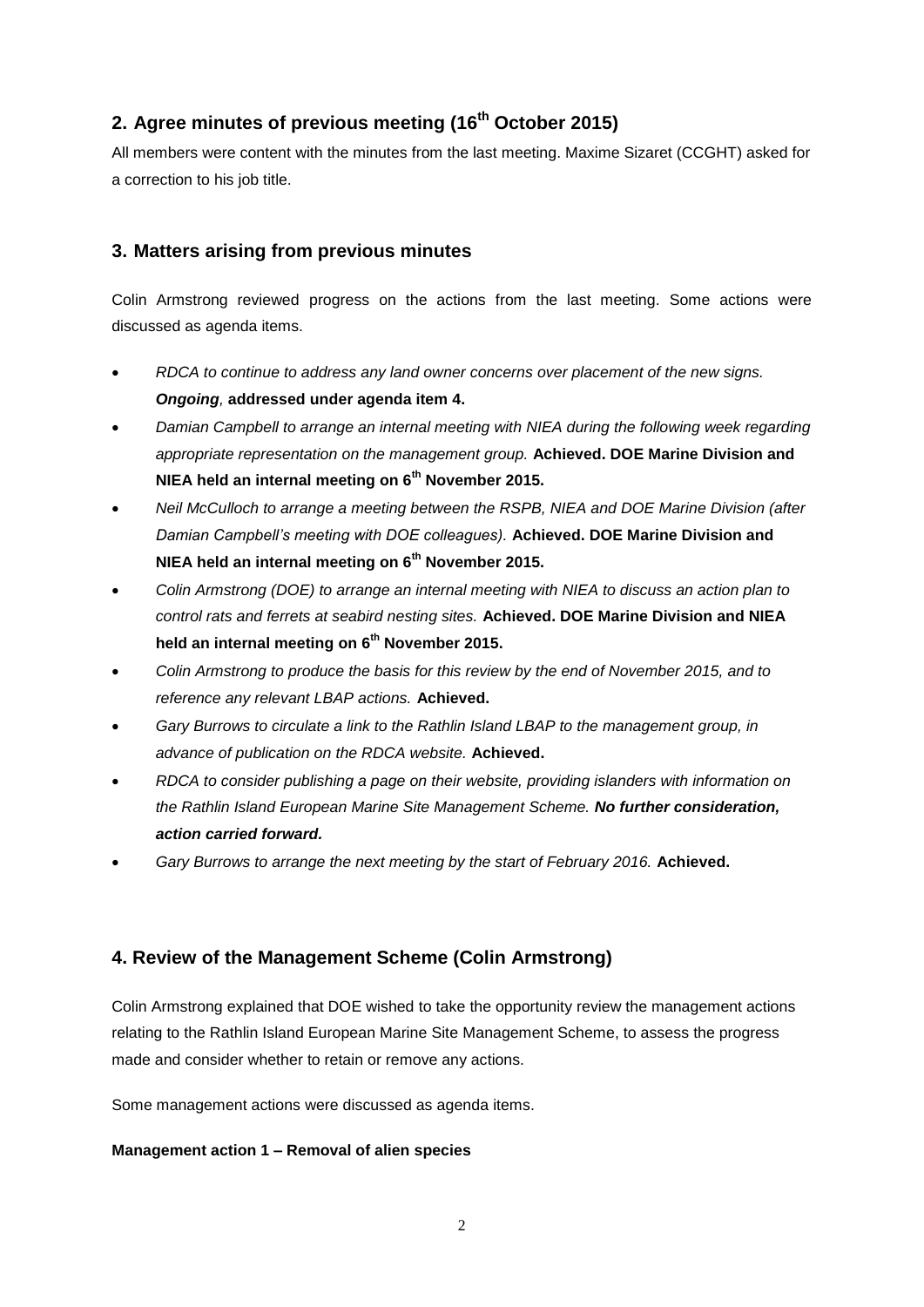This management action relates to Conservation Objective 2 (Rathlin predator eradication programme).

Colin indicated that various people have had conversations about predators and invasive species on Rathlin Island. DoE has had recent discussions with the RSPB and others but the project is mainly being driven forward by the RDCA. David Quinney Mee said that a CCGHT representative was scheduled to meet with islanders to discuss a number of issues including predator control. The RDCA has met with the RSPB and they are very positive about the project. RDCA is waiting to see the outcome of that discussion with the farmers.

Colin explained that when the RSPB shared the project specification for a predator eradication programme, it was evident that the cost would be several million pounds. He advised that the EU Life Fund is a the most likely funding mechanism for this project and that JNCC (the new national contact point for EU Life) would be in Belfast from 29<sup>th</sup> Feb – 2<sup>nd</sup> March 2016 running fact finding workshops for applicants. He advised RDCA and RSPB to attend these meetings and see what advice JNCC could provide. Kenny Bodles said that the RSPB is keen to engage with this work but want it to be 100% community led. It was indicated that the original feasibility study was now out-of-date and would need recosting. David stated that whilst there was potential support and funding for a predator eradication programme, its fragility hinged on the sensitivity of a few islanders. Most, however, recognise the benefits of this project for the whole island.

David highlighted that farmers are concerned about wider pest control issues, not just rats and ferrets; some farmers wish to cull geese. Predator control is included in Rathlin Island LBAP as a wider 'catch all'. So far, farmers are willing to support the process. It was suggested that it may be worth tackling the issue of a geese cull first.

Joe Breen explained that when working in Brussels, the All Ireland EU Life bid on alien species has been discussed. It had failed purely on administrative grounds, as the forms had not clearly demonstrated how the application criteria had been met. Colin reinforced that the role of JNCC is to advise on the application process.

David said that he understood that there is a 3 year process after the application, and that there would likely be implications for the transport of goods such as hay by ferry. Frank Devlin stated that rats could be transported to the island on cattle trailers but that ferrets could not. Joe suggested there may be other control measures needed e.g. procedures to deal with contaminated material or sourcing 'safe' hay.

Joe also highlighted the presence of *Sargassum muticum* (wireweed) on Rathlin Island. It has been spreading in Strangford Lough fast and is not yet back to manageable levels. In 2013 it was located in Church Bay by DoE staff, having originally been found on the east coast of the island. Once it's established, it's extremely hard to eradicate as it grows in strands. Posters are available to alert people to its presence and the fact that it can disable propellers. It has the potential to displace native

3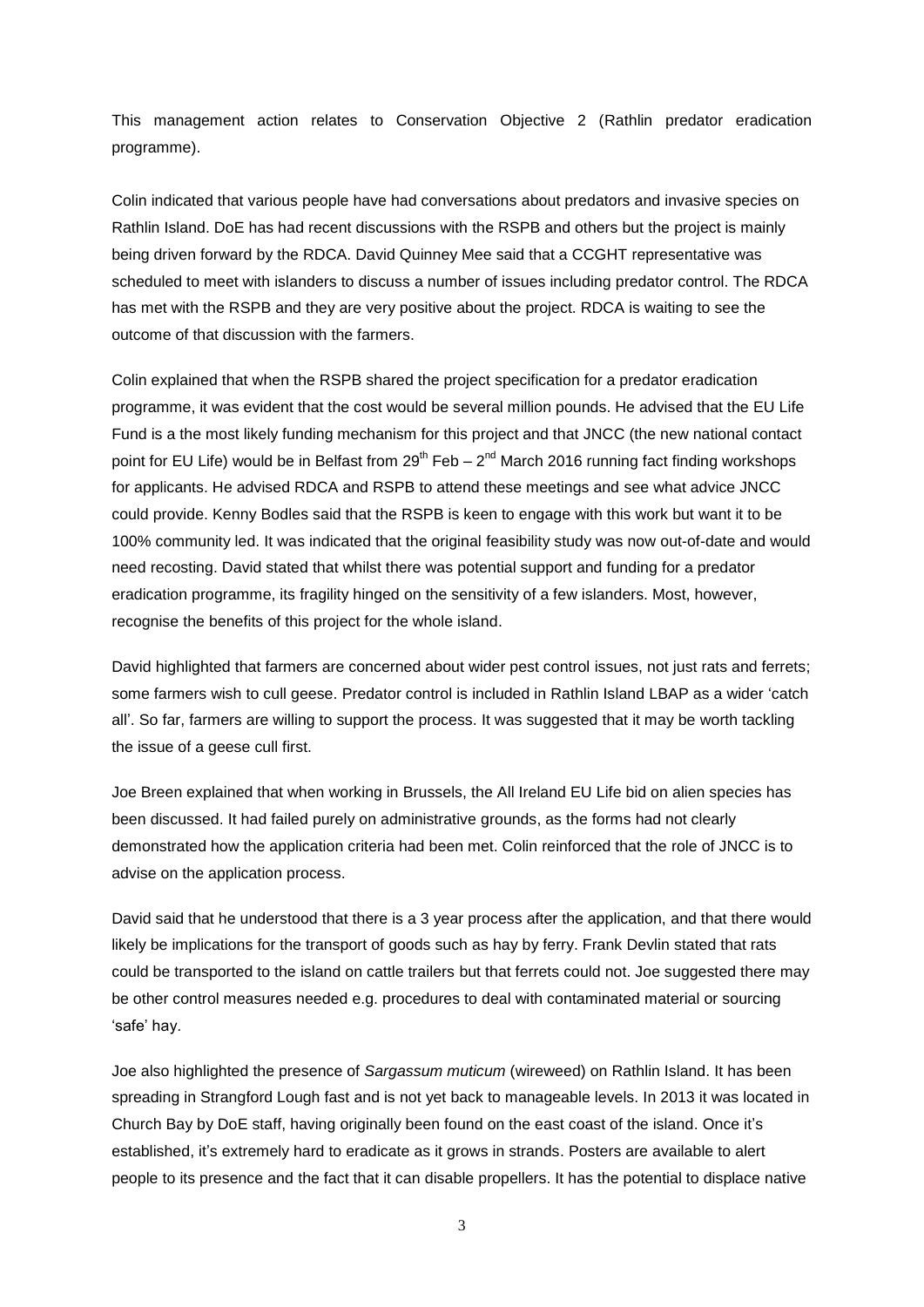seaweed; however, it is unknown whether it may impact on commercially harvested seaweed. There may need to be some monitoring effort this summer to establish whether or not it has spread.

*Action – RDCA and RSPB to seek advice from JNCC on the EU Life application process.*

*Action - Gary Burrows to consider the issues that need communicated when scoping out marine awareness material needed for 2016.*

#### **Management action 2 - Zoning of boat activity around seabird colonies**

Colin Armstrong confirmed that the RSPB supported this work and that there was now a requirement to consider how evidence is gathered prior to the introduction of any byelaw. New byelaws must go out to public consultation so there is a need to revisit the evidence gathering process. DoE needs to know which areas are sensitive, plus have the evidence to comment on activities that may be impacting on those areas e.g. types of vessels and at risk times of year. Joe Breen indicated that eviscerated birds are occasionally noted at sea, and that an easy to complete log is needed. Colin stated that if there is evidence of an immediate risk of harm to protected features, DoE has the powers to introduce an emergency byelaw but the preferred route is to introduce any new byelaw following public consultation.

Joe said the log would also provide evidence of good practice by dive clubs. Kenny Bodles affirmed that RSPB was willing to assist.

Gordon Munro offered to circulate the recording form to local HM Coastguard staff.

*Action - Gary Burrows to draft a recording sheet for use by RSPB staff when boats are noted in proximity to seabird assemblages.*

#### **Management action 3 – Prevention of dumping**

Colin Armstrong explained that DoE had received no updates on this action in the review of actions. Colin stated that there were sufficient regulations in place to manage this activity. David Quinney Mee asked whether there was a scrap vehicles scheme that could be used to remove obsolete vehicles from the island.

*Action - DoE to remove management action 3 on the dumping of materials in areas supporting breeding seabirds.*

#### **Management action 4 – Control of activities above nesting locations**

It was agreed that this action should be removed.

*Action - DoE to remove management action 4 on the control of activities above nesting locations.*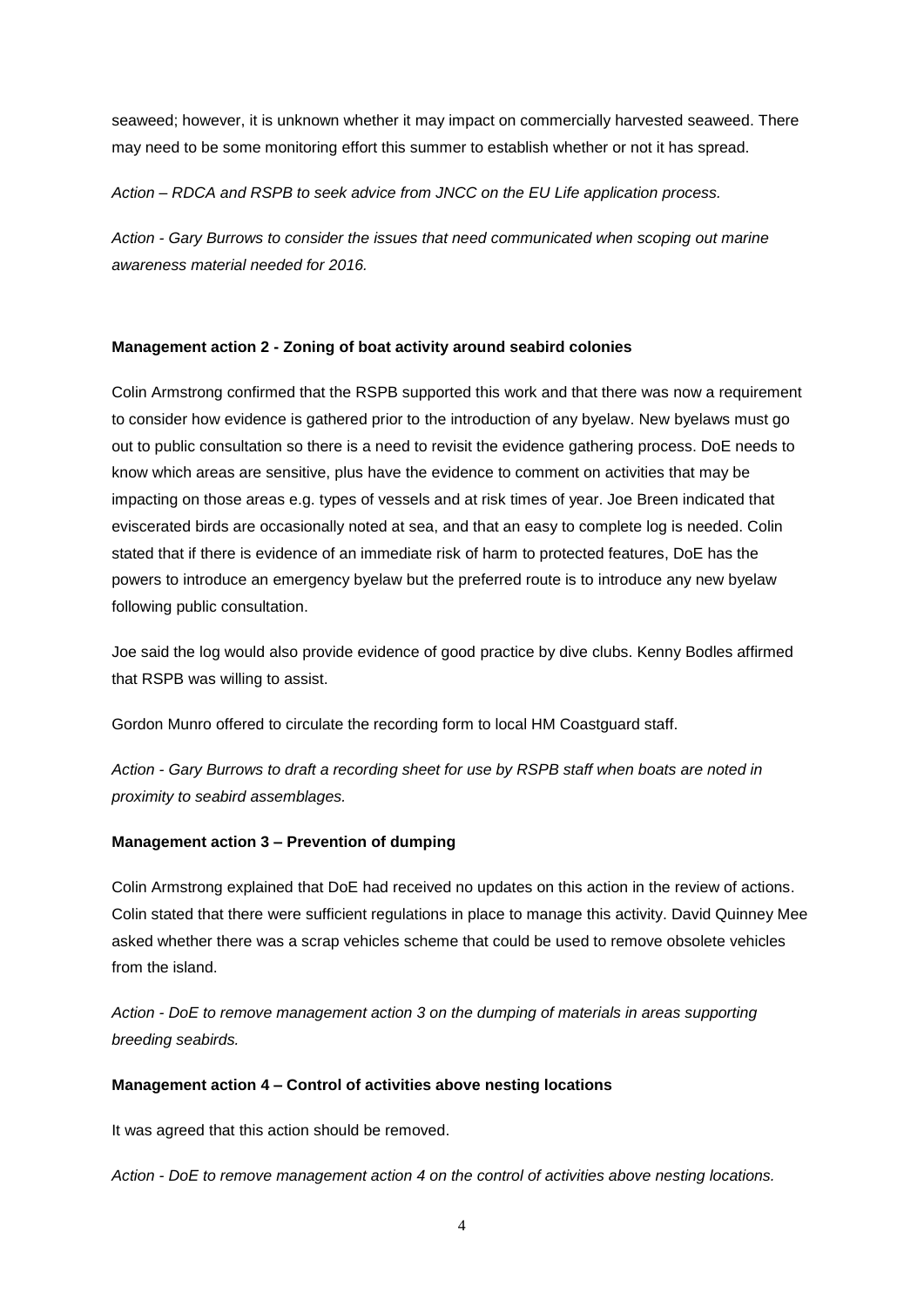#### **Management action 5 – Managing disturbance to seals**

David Quinney Mee confirmed that the RDCA has secured provisional agreement with two land owners but needs to finalise that with one. The land owner is content as long as signs are in keeping with those already put in place by the islanders and are not prohibitive in tone. He has asked for additional references to 'no camping' etc. to be considered. Once RDCA has final agreement from the land owners, they will be ready to go to the designers. RDCA still hopes to be able to cover the costs of production.

#### **Management action 6 – Establish a highly protected non-disturbance zone; and**

#### **Management action 7 – Introduction of a ban on mobile fishing gear**

Gareth Fullerton provided an update by email  $(2^{nd}$  February 2016):

*Regulations are still with the DSO. Current issue has been raised by the DSO in regards to the original consultation. The closed area at Beirne Head was not mentioned in the original consultation. DSO recommends going back out to consultation. Also, with competing priorities (Fisheries Bill etc) and resource issues, we believe it may be summer 2016 before the legislation is completed. Colin has since been in discussion with our policy team regarding the possibility for removal of the Beirne Head closed area – this has the potential to speed up the process, and will need further discussion.*

Colin Armstrong reiterated that this issue is with the Departmental Solicitors Office (DSO), and that while content within the introduction of a complete ban on the use of any mobile gear within the SAC, their solicitors are concerned that Berne Point highly protected area was not part of original consultation. The closed area at Berne Point will be progressed at another stage, as DoE does not want to delay the process. Joe Breen stated that diving would become a permitted activity within this small site (Beirne Point). There had been a voluntary agreement to make this a highly protected area, however, with the main risk being dredging and trawling, more stood to be lost by not moving the ban forward in good time. Colin stated that the urgency is that DARD's proposal needs to get this through the current term of the assembly and that the only way to progress this in time is to drop the Berne point proposal until after May 2016. There will be an opportune time to consider other wider measurement measures later as part of the MCZ designation. Joe confirmed that at the moment, there is no significant risk at Berne Point; there is no anchoring and the only divers using the area are well briefed by *Aquaholics*. The priority is to secure protection from the immediate risk of mobile gear.

David asked whether the boundary for the Berne Point closed area had been varied? Joe confirmed that it had not varied. David also asked whether all north coast fishermen were content with the introduction of a ban on all mobile gear. Colin stated that subject to the legislation going through, all

5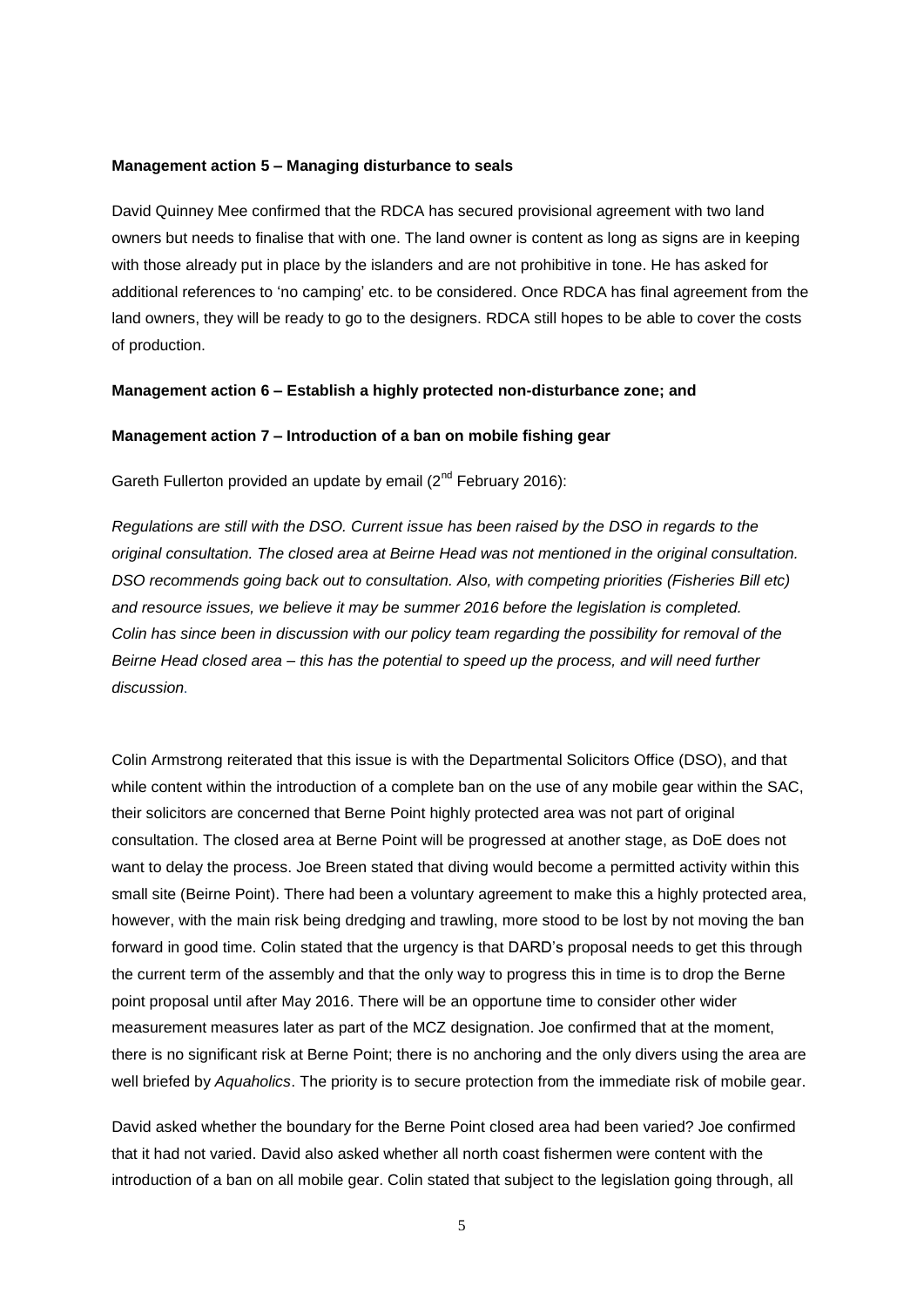mobile gear would be prohibited in the area but that it would be possible to issue a voluntary agreement with pot fishermen to stay out of Berne Point area.

#### **Management action 8 – Prevention of destruction of HMS Drake and MV Loch Garry**

Rory McNeary outlined the current failings of the legal protective framework for historic shipwrecks in the Rathlin EMS. While *HMS Drake* is protected by 'sovereign immunity' (by fact that it is a British Naval warship) neither *HMS Drake* nor *MV Lochgarry* are formally designated and DoE is largely limited to promoting best practice; however, it was noted that any marine licensable activities at historic shipwrecks would be scrutinised carefully. He noted that it is an unfortunate reality that marine heritage assets (like historic wrecks) were not included in the designation criteria for Marine Conservation Zones (MCZs); an obvious failing of the new marine legislation.

Rory pointed out that the *Drake*'s sovereign immunity status should protect it from adverse interference from irresponsible divers but all other wrecks around Rathlin (including the *Lochgarry*) are controlled by salvage law (Merchant Shipping Act 1995). Under this legislation hand-removed material from these wrecks (for which there is anecdotal evidence) is not illegal if declared to the Receiver of Wreck (this is not an ideal scenario but one in which underwater cultural heritage managers are forced to work with until meaningful legislative change is made). But both Rory McNeary and Gordon Munro agreed that this was not happening in the context of NI.

Beyond the current situation Rory briefly outlined attempts to bring forward the designation of the *Drake* site (under our own domestic heritage legislation – HMAO Order 1995). This proposed Scheduling has been endorsed by the Historic Monuments Council (HMC) and it now lies with the Department(s) for a final decision. This designation would acknowledge its heritage value and help put in place management measures to prevent further damage and ad-hoc removal of material by irresponsible sports divers. It would not prevent sports divers accessing the site which is an important point as it is recognised by DoE that the *Drake* is a popular dive site and ties into the local marine economy.

He further pointed out that next year (2017) being the anniversary of the sinking of the *Drake* provided a platform and opportunity to raise the profile of the *Drake* (as both a heritage and recreational asset) and tie it into other island-led initiatives promoting both maritime heritage and wider centenary commemorations. There was general agreement on this point.

*Action - Gordon Munro agreed to contact the RoW and acquire new information leaflets which explain the Receivers role.* 

*Action - Rory McNeary will acquire copies of JNAPC booklet 'Underwater Finds: Guidance for Divers' for broader circulation.*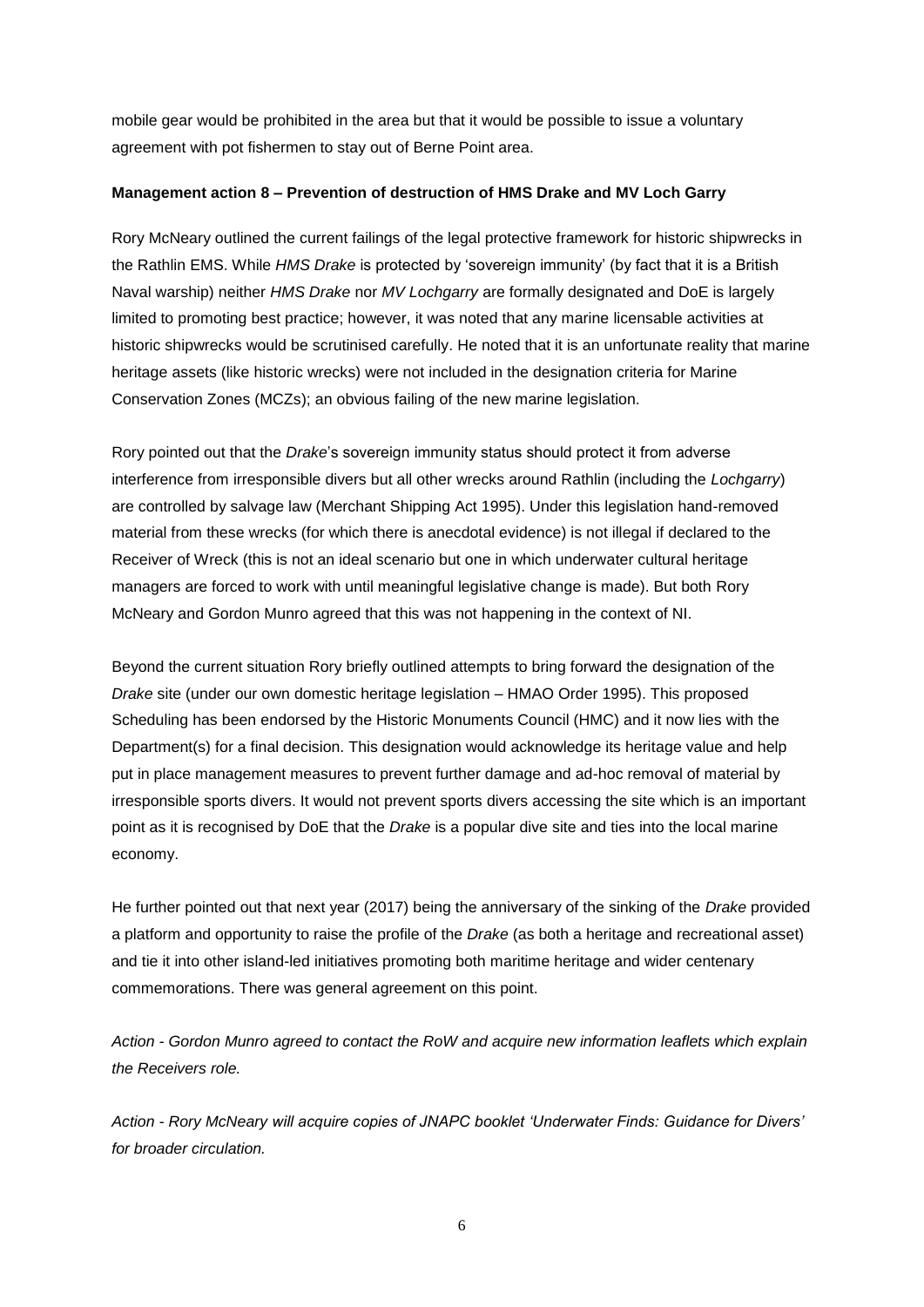*Action - Gary Burrows to consider the issues that need communicated when scoping out marine awareness material needed for 2016.*

#### **Management action 9 – Development of hand gathered scallop fishery**

David Quinney Mee indicated that to date, this idea hasn't been taken up by island community. Joe Breen indicated that historically Church Bay had a very productive scallop bed but that there was anecdotal evidence that it had become overfished to a non sustainable level by a combination of fishing boats and divers. Healthy stock levels have never fully recovered. He indicated that after the mobile gear ban is introduced, consideration may be given to restock the protected area with undersize scallops, with a long term goal of establishing a brood stock which will support wild fisheries outside the SAC. Consideration will need to be given to whether or not to get permit measures in place first. A permit scheme first is a demonstrable compensation measure in light of the ban on mobile fishing gear.

David suggested that this action should be retained but its scope should be widened to include seaweed harvesting and the development of a scallop nursing area. Colin Armstrong stated that any new activity within the protected site needs assessed against the marine SAC features.

#### **Management action 10 – Promotion of Rathlin Island as wildlife/ecotourism destination**

Maxime Sizaret highlighted the existence of a European map of places where a marine wildlife tourism resource is available, and that CCGHT would be looking at specific places of interest and who can develop tourism in a sustainable way before the website goes live. Colin Armstrong commented that this action was being progressed well and needed retained.

Joe Breen suggested that the European Maritime and Fisheries Fund (EMFF) may be suitable funding avenue for a hand gathered scallop fishery. Colin indicated that the fund was not yet open but that funding may be available for fishermen to put in place new fisheries, amend gear, develop aquaculture within marine SACs. Funding should be available from late 2016 for the next five years.

#### **Management action 11 – Development of the kelp house**

David Quinney Mee stated that the RDCA hope there will be potential to develop the kelp house with the involvement of a FLAG (Fisheries Local Action Group). He indicated that Kate Burns has been talking to others from another FLAG and that the RDCA hopes to follow through on those discussions. David said that an architect will amend drawings for the kelp store but that works to the Manor House work have taken precedence.

#### **Management action 12 – Mooring zone for cruise ships**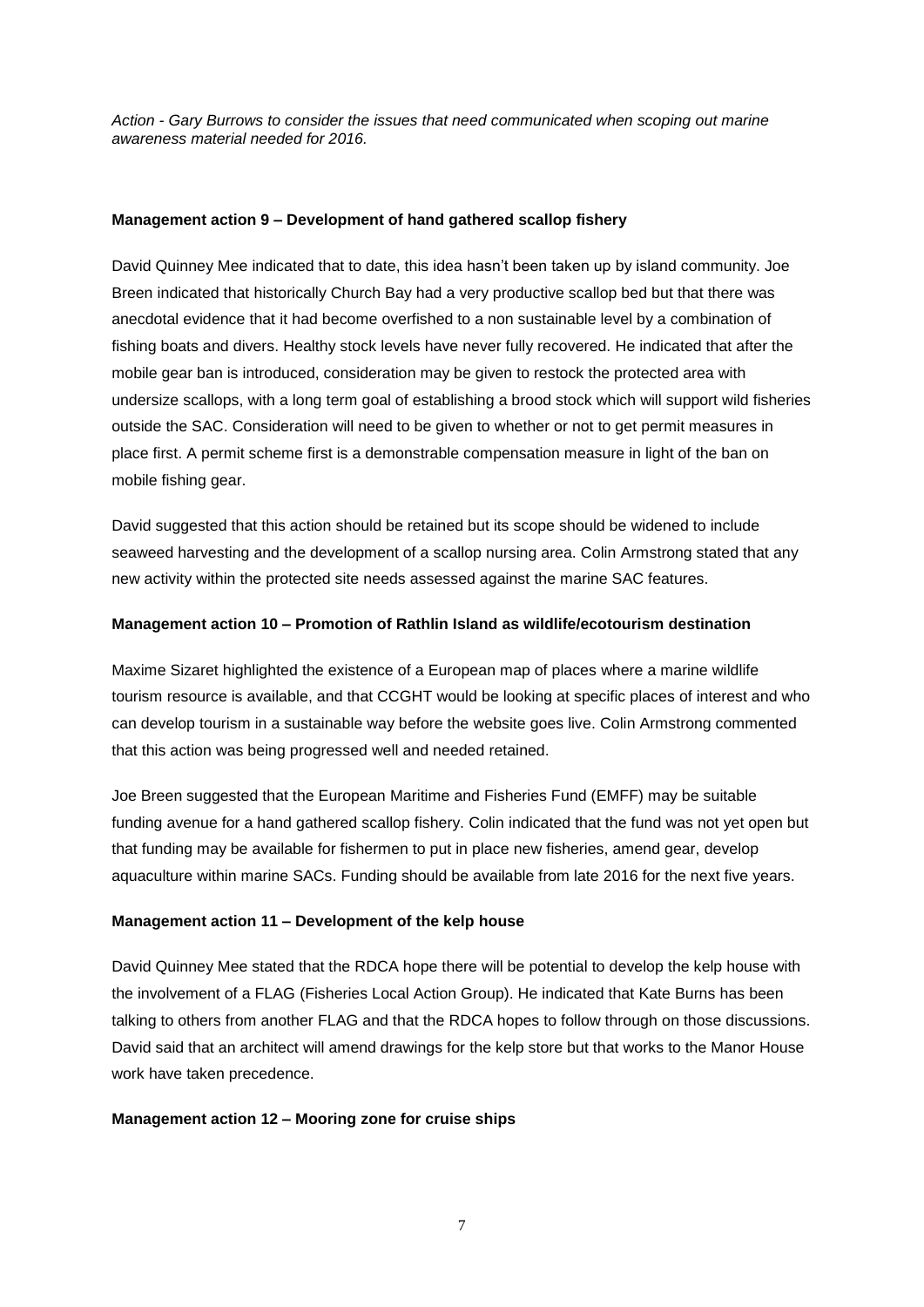Joe Breen said he had been in contact with the UK Hydrographic Office regarding amendment of the relevant charts. UK HO has a policy of not wishing to mark protected areas on charts, although a precedent had been set many years ago with the inclusion of the Strangford Lough Marine Nature Reserve (MNR). Whilst the Harbour Master has no direct control over where ships anchor, DoE would like to see vessels making use of the two preferred anchorages. Discussions are continuing.

#### **Proposals for new management actions**

Kenny Bodles said that there was a need for actions that address communication and awareness raising, particularly on the issue of marine litter. He suggested that consideration of a leaflet or information board would be appropriate. Gary Burrows indicated that Susan Cramer was the lead DoE officer on marine litter, working on the Northern Ireland Marine Litter strategy and producing the Marine Litter Watch newsletter.

## *Action - Susan Cramer to be invited to the next meeting to advise on effective ways to raise awareness on marine litter.*

Joe Breen said that actions to address ghost fishing should be considered. Two possible approaches are to use dive clubs to recover lost gear and to reduce the impact of lost gear through EMFF funding of biodegradable clips. He suggested that DoE may be able to map out coastal pollution hotspots from land and boat. Gary Burrows mentioned that in some areas, schools or communities 'adopt' a stretch of the coast and keep it clear of litter. For example, in Portrush, Mill Strand Integrated Primary school has adopted West Strand beach.

Colin Armstrong mentioned that Descriptor 10 of the Marine Strategy Framework Directive (MSFD) requires Member States to implement measures to ensure that litter is at levels where the "*properties and quantities of marine litter do not cause harm to the coastal and marine environments*".

#### *Action - DOE Marine Division to map litter hotspots by RIB.*

Colin Armstrong asked whether there should be any new actions to help peregrine falcons? Neil McCulloch advised that there is considerable natural variation in the numbers of this species, and that nothing in the recent figures suggested concerns for falcons. The difficulty is that as the condition assessment is only undertaken once in every six years, figures can be misleading. If assessments were undertaken annually, it would show no major cause for concern.

#### **5. Rathlin Fisheries Regulations to prohibit the use of mobile gear**

Addressed under Agenda item 4 (Review of the management scheme).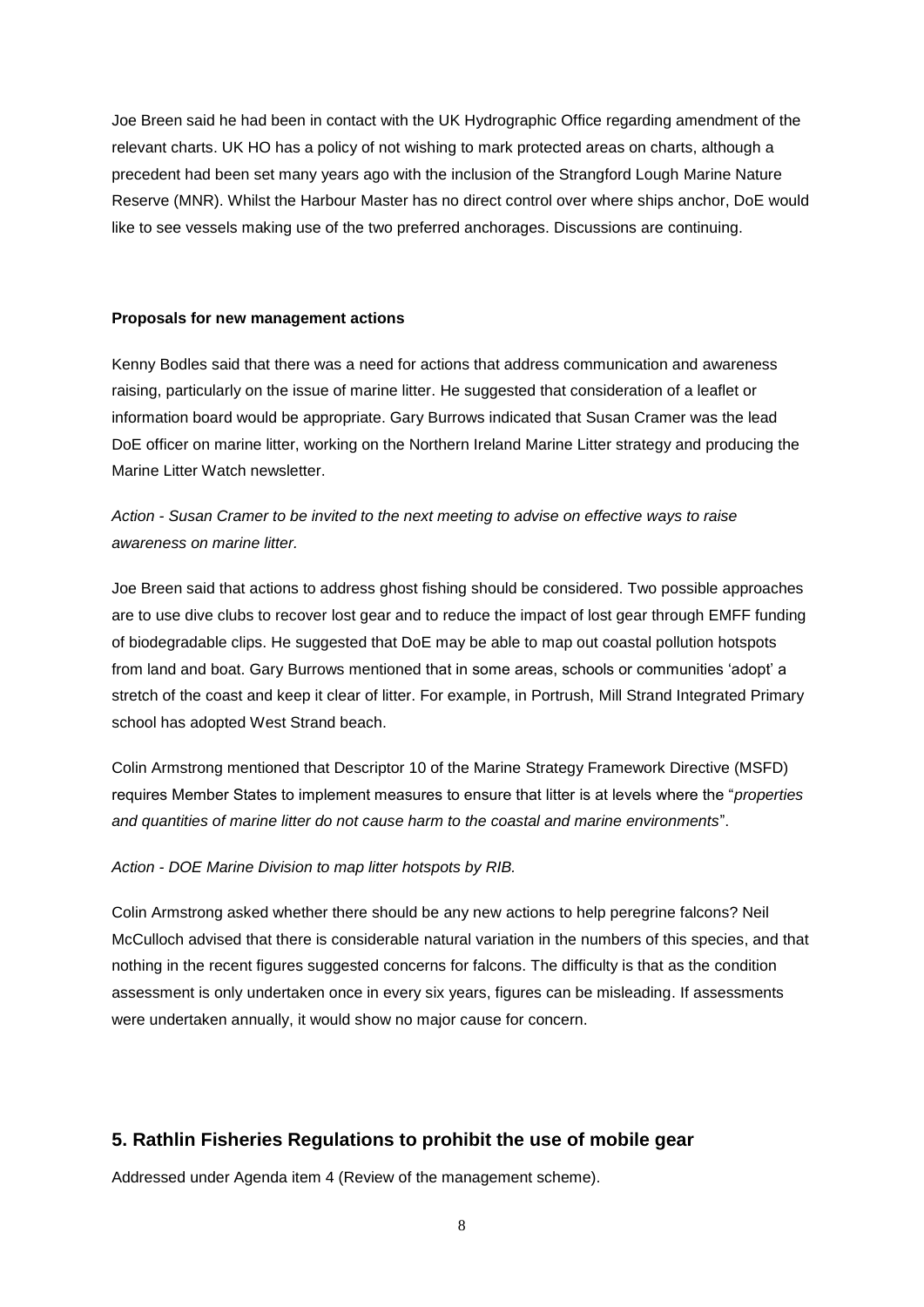## **6. Rathlin predator eradication programme (Colin Armstrong)**

Addressed under Agenda item 4 (Review of the management scheme).

#### **7. MCZ update, including Rathlin pMCZ (Joe Breen)**

Rathlin Island is one of the four proposed MCZ sites in Northern Ireland. The proposal is for a considerable extension to the boundary of the existing SAC/SPA, to protect deep seabed habitats to the north of the island. A second feature proposed is black guillemot via protection of guillemot habitat (butterfish). DoE is keen that people respond to the public consultation (open until 11<sup>th</sup> March 2016).

#### <https://www.doeni.gov.uk/consultations/marine-conservation-zones-consultation>

Ulster Wildlife also ran several events to highlight the MCZ public consultation. Only two people attended the event on the Rathlin Island pMCZ. The generally response from fishermen has been supportive so DoE is hopeful of a good response. It is not yet known how main FPOs will respond to the consultation. Commercial charter boat anglers had queried how a new MCZ it may affect them; the north coast chartered anglers would like to meet DoE to discuss implication of all marine protected areas and protected species,

*Action – John Morton to arrange a meeting in Portnagree House between charter boat skippers and DoE, regarding marine protected areas and species.*

David Quinney Mee asked if it would be possible to have a meeting between DoE and Rathlin islanders on the specifics of the pMCZ, in addition to the event by Ulster Wildlife.

*Action – DoE to arrange meeting on Rathlin Island on the specifics of the MCZ consultation.*

#### **8. Update on seal signage (RDCA)**

Addressed under Agenda item 4 (Review of the management scheme).

## **9. Marine Ranger update (Gary Burrows)**

Gary Burrows outlined his work over the winter to support the Rathlin Island European Marine Site Management Scheme:

7 shore-based monitoring patrols (3 dedicated, 4 opportunistic while working Torr Head or marina)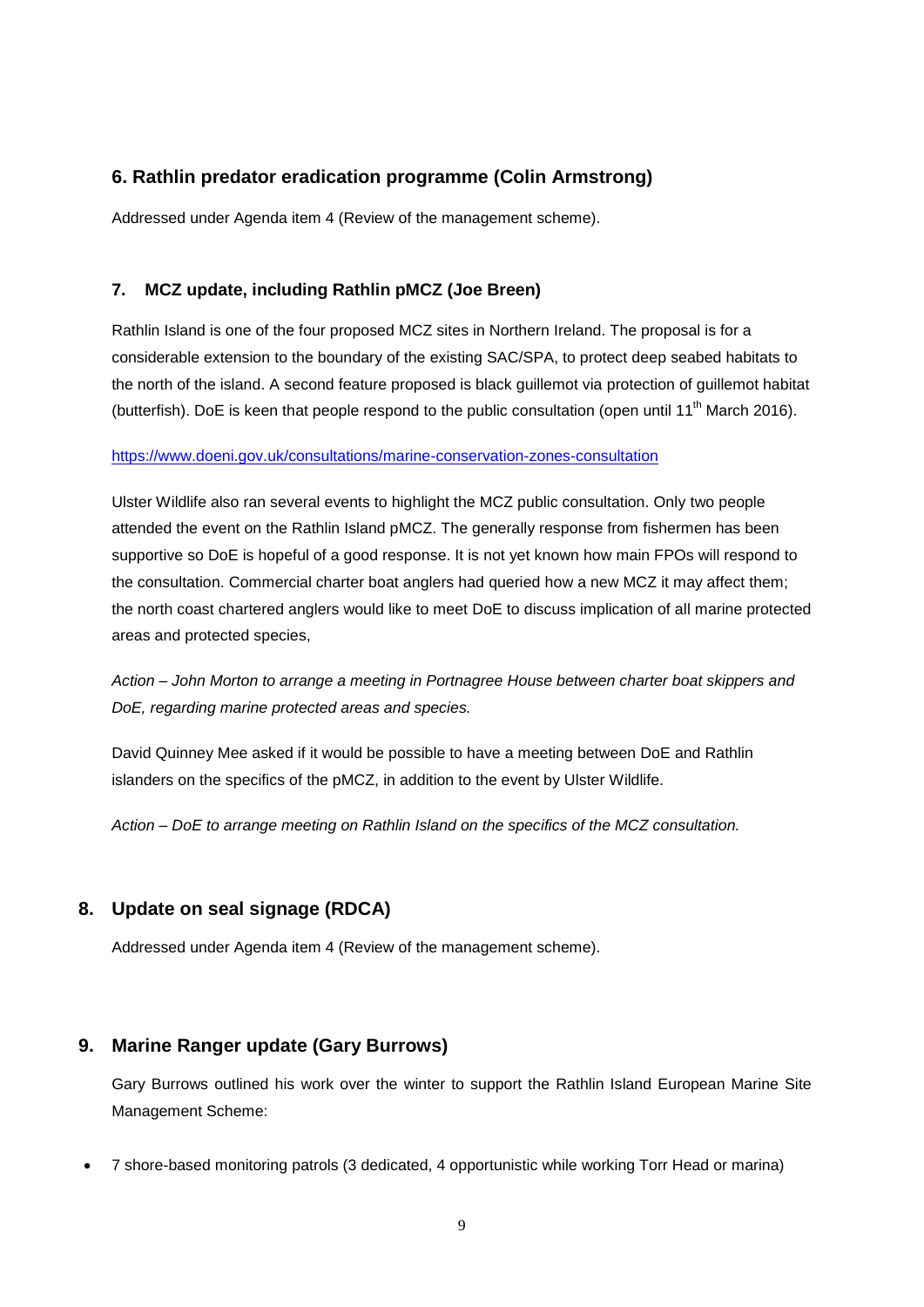- Coordination of the consultation on the Review of Management Actions
- Preparations of the minutes from the October 2015 meeting

#### **10. AOB**

Jennifer indicated that a revised Habitats Regulations Assessment and amended Environmental statement was required for the Rathlin ferry planning application. This was expected to be submitted in time for the application being presented to the February Planning Committee.

## **11. Date of next meeting**

*Gary Burrows to arrange the next meeting to coincide with the Rathlin Sound Maritime Festival in May 2016.*

## **Summary of actions**

*RDCA to continue to address any land owner concerns over placement of the new signs.* 

*RDCA to consider publishing a page on their website, providing islanders with information on the Rathlin Island European Marine Site Management Scheme.*

*RDCA and RSPB to seek advice from JNCC on the EU Life application process.*

*Gary Burrows to consider the issues that need communicated when scoping out marine awareness material needed for 2016.*

*Gary Burrows to draft a recording sheet for use by RSPB staff when boats are noted in proximity to seabird assemblages.*

*DoE to remove management action 3 on the dumping of materials in areas supporting breeding seabirds.*

*DoE to remove management action 4 on the control of activities above nesting locations.*

*Gordon Munro agreed to contact the RoW and acquire new information leaflets which explain the Receivers role.* 

*Rory McNeary will acquire copies of JNAPC booklet 'Underwater Finds: Guidance for Divers' for broader circulation.*